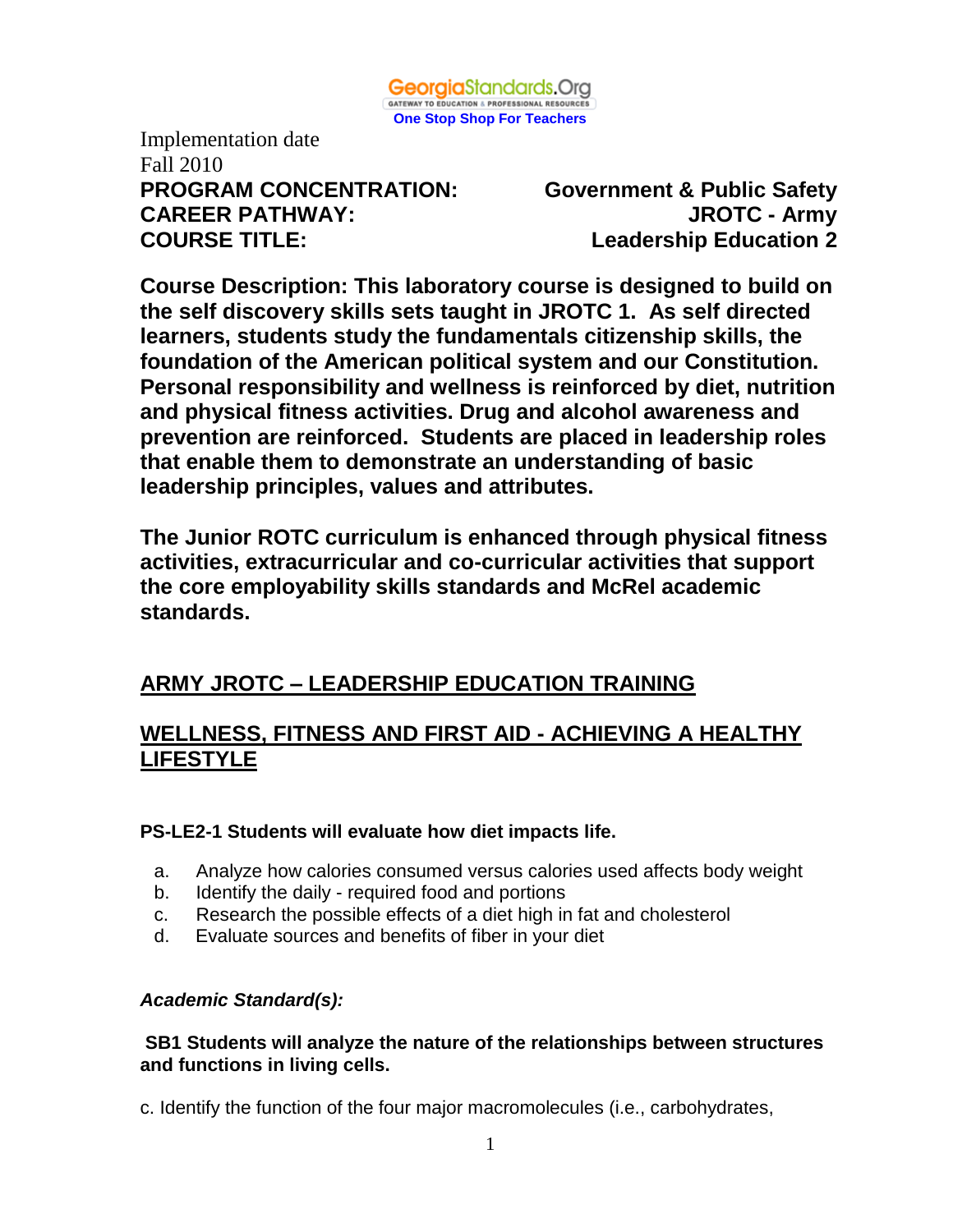

Implementation date Fall 2010 proteins, lipids, nucleic acids).

#### **SCSh4 Students will use tools and instruments for observing, measuring, and manipulating scientific equipment and materials.**

a. Develop and use systematic procedures for recording and organizing information. b. Use technology to produce tables and graphs.

#### **PS-LE2-2 .Students will analyze how well they meet nutritional guidelines.**

- a. Explain the six nutrients your body requires
- b. Compare and contrast saturated and unsaturated fats
- c. Describe the role fat and cholesterol play in body functioning
- d. Identify food sources of vitamins and minerals
- e. Compare the functions of vitamins, carbohydrates, fats and proteins

#### *Academic Standard(s):*

#### **SB1 Students will analyze the nature of the relationships between structures and functions in living cells.**

c. Identify the function of the four major macromolecules (i.e., carbohydrates, proteins, lipids, nucleic acids).

#### **SCSh4 Students will use tools and instruments for observing, measuring, and manipulating scientific equipment and materials.**

a. Develop and use systematic procedures for recording and organizing information.

b. Use technology to produce tables and graphs.

## **WELLNESS, FITNESS AND FIRST AID – FIRST AID FOR EMERGENCY AND NON EMERGENCY SITUATIONS**

#### **PS-LE2-3 Students will assess first aid situations.**

- a. Explain the significance of the Good Samaritan law
- b. Identify the steps of first aid intervention
- c. Evaluate an accident victim and perform first aid
- d. Determine the essential information needed when calling an emergency

#### *Academic Standard(s):*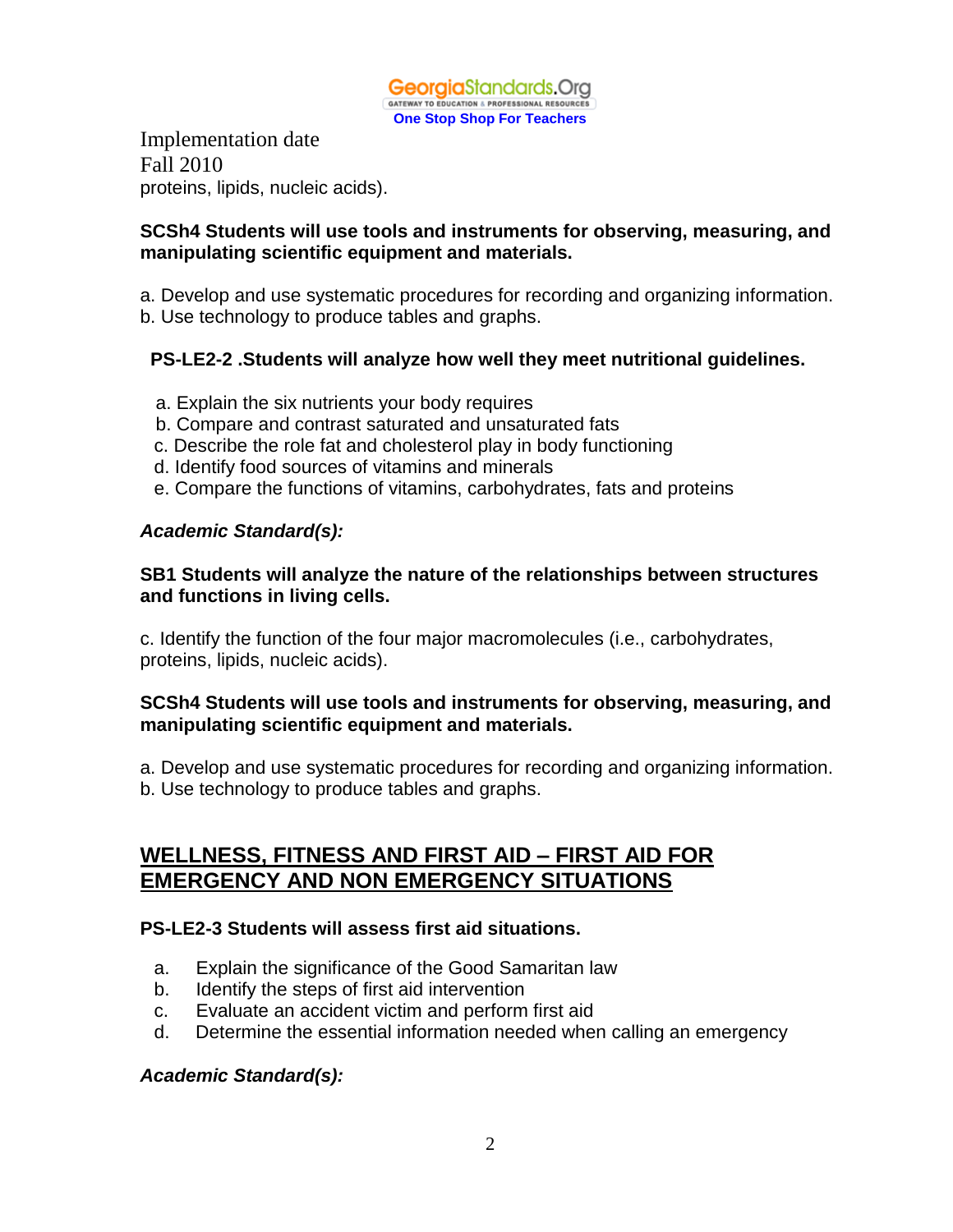

#### Implementation date Fall 2010 **SAP1 Students will analyze anatomical structures in relationship to their physiological functions.**

a. Apply correct terminology when explaining the orientation of body parts and regions.

b. Investigate the interdependence of the various body systems to each other and to the body as a whole.

#### **PS-LE2-4 Students will demonstrate life-saving skills in an emergency situation.**

- a. Demonstrate the correct procedures to perform rescue breathing
- b. Perform the proper procedures for Cardiac Pulmonary Resuscitation
- c. Analyze how CPR can keep a victim's heart and brain alive
- d. Sequence the steps for performing the Heimlich maneuver

#### *Academic Standard(s):*

#### **SAP1 Students will analyze anatomical structures in relationship to their physiological functions.**

a. Apply correct terminology when explaining the orientation of body parts and regions.

b. Investigate the interdependence of the various body systems to each other and to the body as a whole.

#### **PS-LE2-5 Students will determine first aid procedures for bleeding victim**

- a. Describe the three types of bleeding and the best way to control bleeding
- b. Distinguish between direct pressure, pressure points and a tourniquet to control bleeding
- c. Describe the procedure to clean wounds
- d. Evaluate the importance of following Universal Precautions when dealing with blood and other body fluids
- e. Define key words: arteries, dressing, elevated, hemorrhage, pressure bandage, pressure points,

#### *Academic Standard(s):*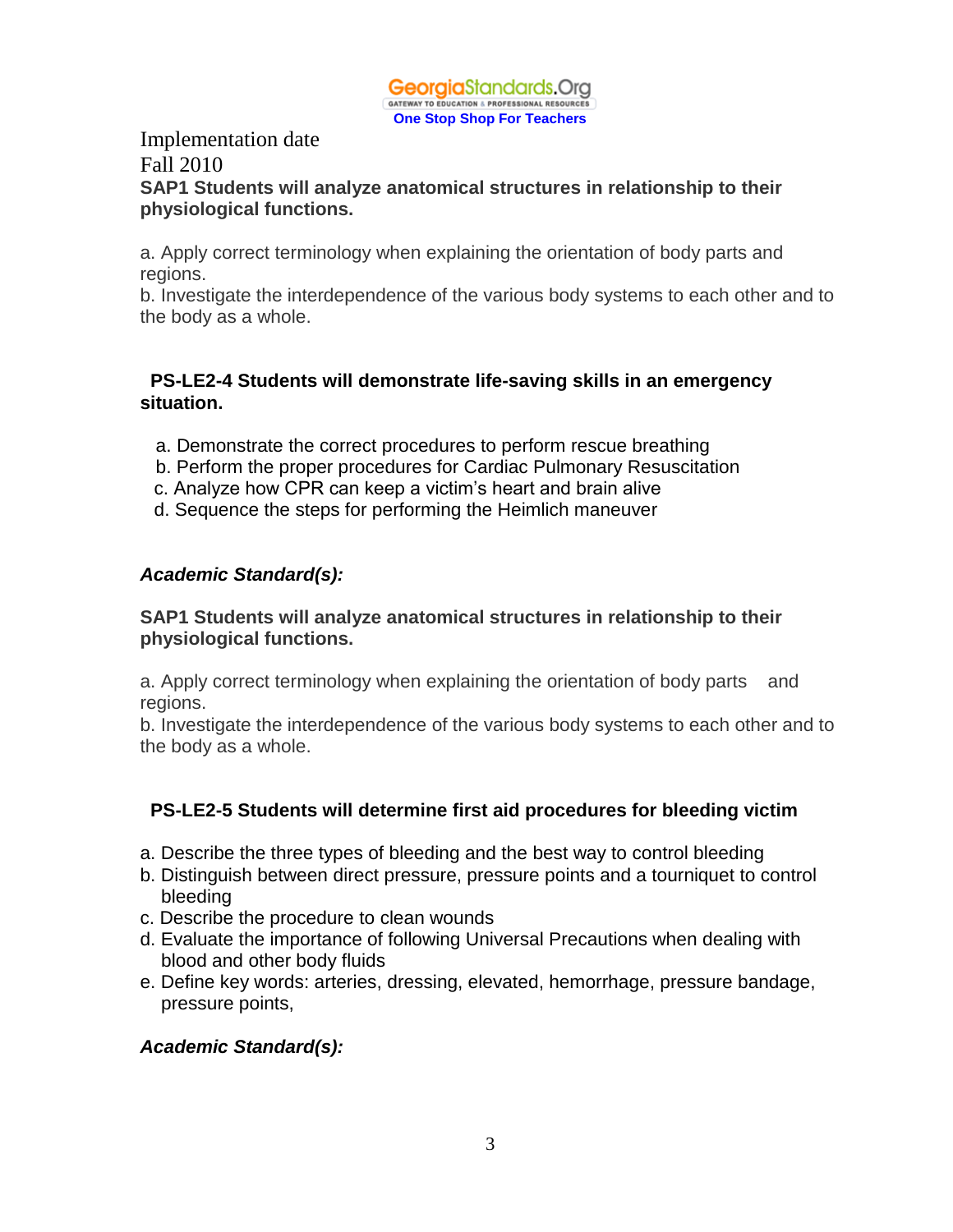

#### Implementation date Fall 2010 **SAP1 Students will analyze anatomical structures in relationship to their physiological functions.**

a. Apply correct terminology when explaining the orientation of body parts and regions.

b. Investigate the interdependence of the various body systems to each other and to the body as a whole.

#### **PS-LE2-6 Students will determine the first aid treatment for shock, fractures, strains and sprains**

- a. Explain causes and effects of shock
- b. Identify the signs of shock
- c. Demonstrate treatment for shock victims
- d. Distinguish between closed and open fractures
- e. Identify procedures for immobilizing fractures using splints and slings
- f. Distinguish between strains and sprains

#### *Academic Standard(s):*

#### **SAP1 Students will analyze anatomical structures in relationship to their physiological functions.**

a. Apply correct terminology when explaining the orientation of body parts and regions.

b. Investigate the interdependence of the various body systems to each other and to the body as a whole.

#### **PS-LE2-7 Students will determine first aid treatment for burns**

- a. Characterize degrees of burns
- b. Demonstrate the appropriate treatment for first, second, and third-degree heat burns
- c. Demonstrate the appropriate treatment for electrical burns
- d. Demonstrate the appropriate treatment for chemical burns to the eyes and skin

#### *Academic Standard(s):*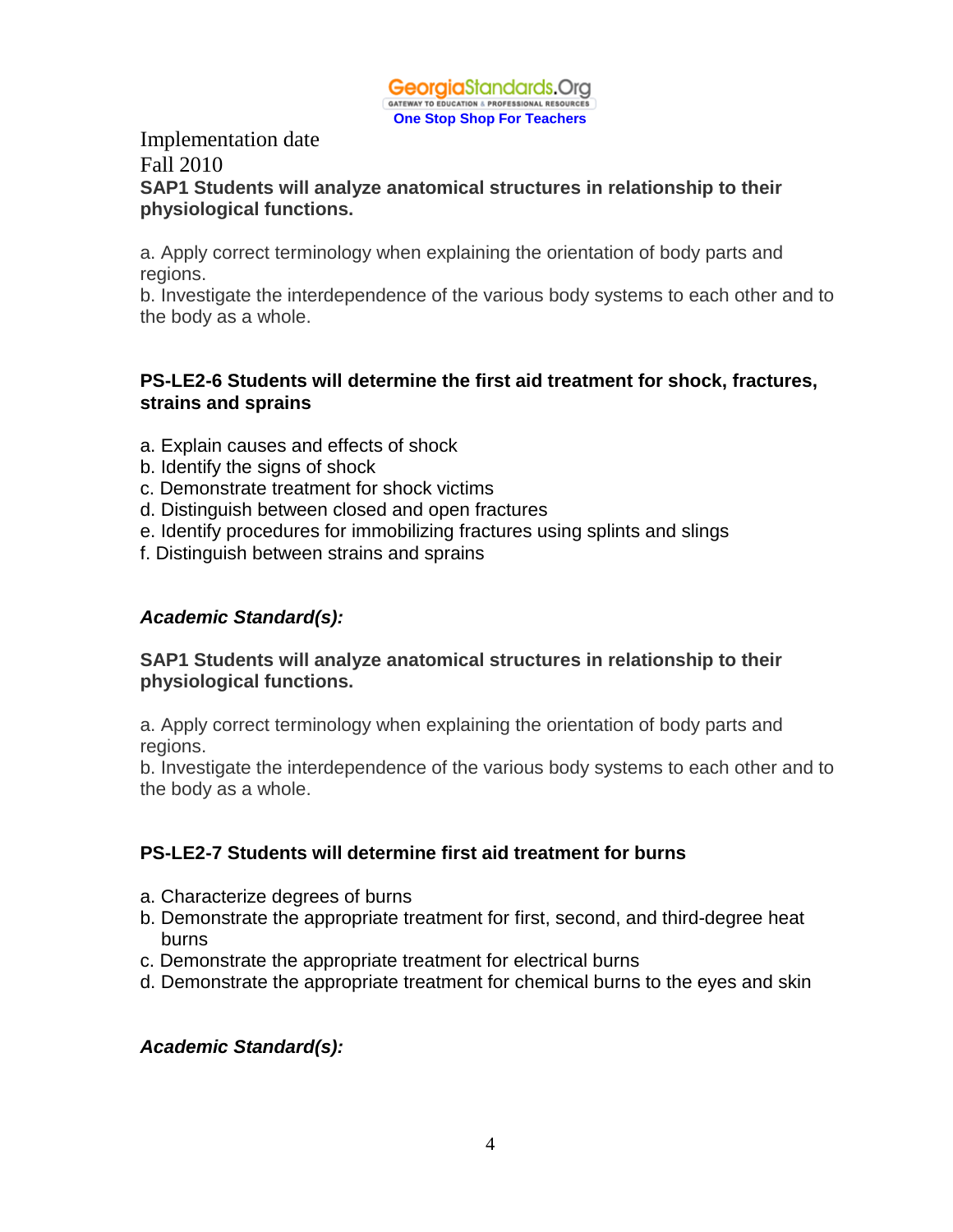

#### Implementation date Fall 2010 **SAP1 Students will analyze anatomical structures in relationship to their physiological functions.**

a. Apply correct terminology when explaining the orientation of body parts and regions.

b. Investigate the interdependence of the various body systems to each other and to the body as a whole.

#### **PS-LE2-8 Students will determine first aid treatment for wounds, bruises and poisoning**

- a. Identify the causes and symptoms of poisoning
- b. Evaluate and treat a poison victim
- c. Distinguish between the four types of wounds
- d. Demonstrate the appropriate treatment for minor wounds and bruises

#### *Academic Standard(s):*

#### **SAP1 Students will analyze anatomical structures in relationship to their physiological functions.**

a. Apply correct terminology when explaining the orientation of body parts and regions.

b. Investigate the interdependence of the various body systems to each other and to the body as a whole.

#### **PS-LE2-9 Students** will determine first aid treatment for heat related injuries

- a. Evaluate the cause and effect of heat injuries
- b. Associate the symptoms of the three types of heat injuries
- c. Describe the symptoms of heat cramps, heat exhaustion and heatstroke
- d. Determine the appropriate treatment for heat cramps, heat exhaustion and heatstroke

#### *Academic Standard(s):*

#### **SAP1 Students will analyze anatomical structures in relationship to their physiological functions.**

a. Apply correct terminology when explaining the orientation of body parts and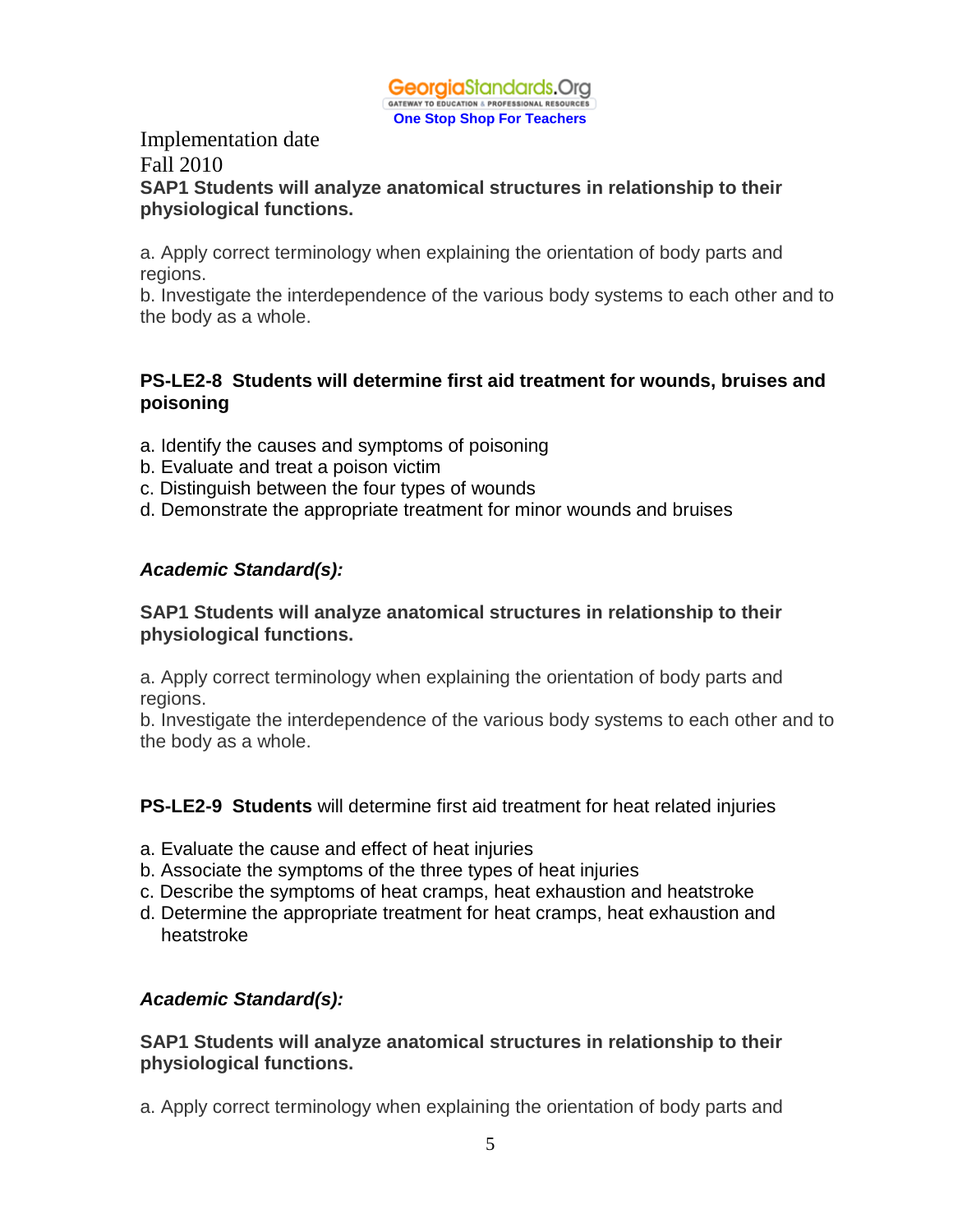

regions.

b. Investigate the interdependence of the various body systems to each other and to the body as a whole.

## **PS-LE2-10 Students will determine first aid treatment for cold weather injuries**

a. Describe factors to consider in cold weather situations

- b. Explain causes and effects of cold weather injuries
- c. Identify symptoms of cold weather injuries

d. Determine the appropriate treatment for frostbite, immersion foot/trench foot, hypothermia and snow blindness

e. Define key words: dehydration, frostbite, hypothermia, insulate, precipitation, subcutaneous, superficial

#### *Academic Standard(s):*

#### **SAP1 Students will analyze anatomical structures in relationship to their physiological functions.**

a. Apply correct terminology when explaining the orientation of body parts and regions.

b. Investigate the interdependence of the various body systems to each other and to the body as a whole.

#### **PS-LE2-11 Students will determine first aid treatment for bites, stings and poisonous hazards**

- a. Identify types of venoms as they relate to types of snakes.
- b. Evaluate the effects of animal and human bites
- c. Identify the symptoms of insect bites and stings
- d. Associate the types of poisonous plants to the reactions they cause
- e. Determine the appropriate treatment for contact with poisonous plants
- f. Define key words: allergic reaction, antivenin, calamine, discoloration, tetanus, venom

#### *Academic Standard(s):*

#### **SAP1 Students will analyze anatomical structures in relationship to their physiological functions.**

a. Apply correct terminology when explaining the orientation of body parts and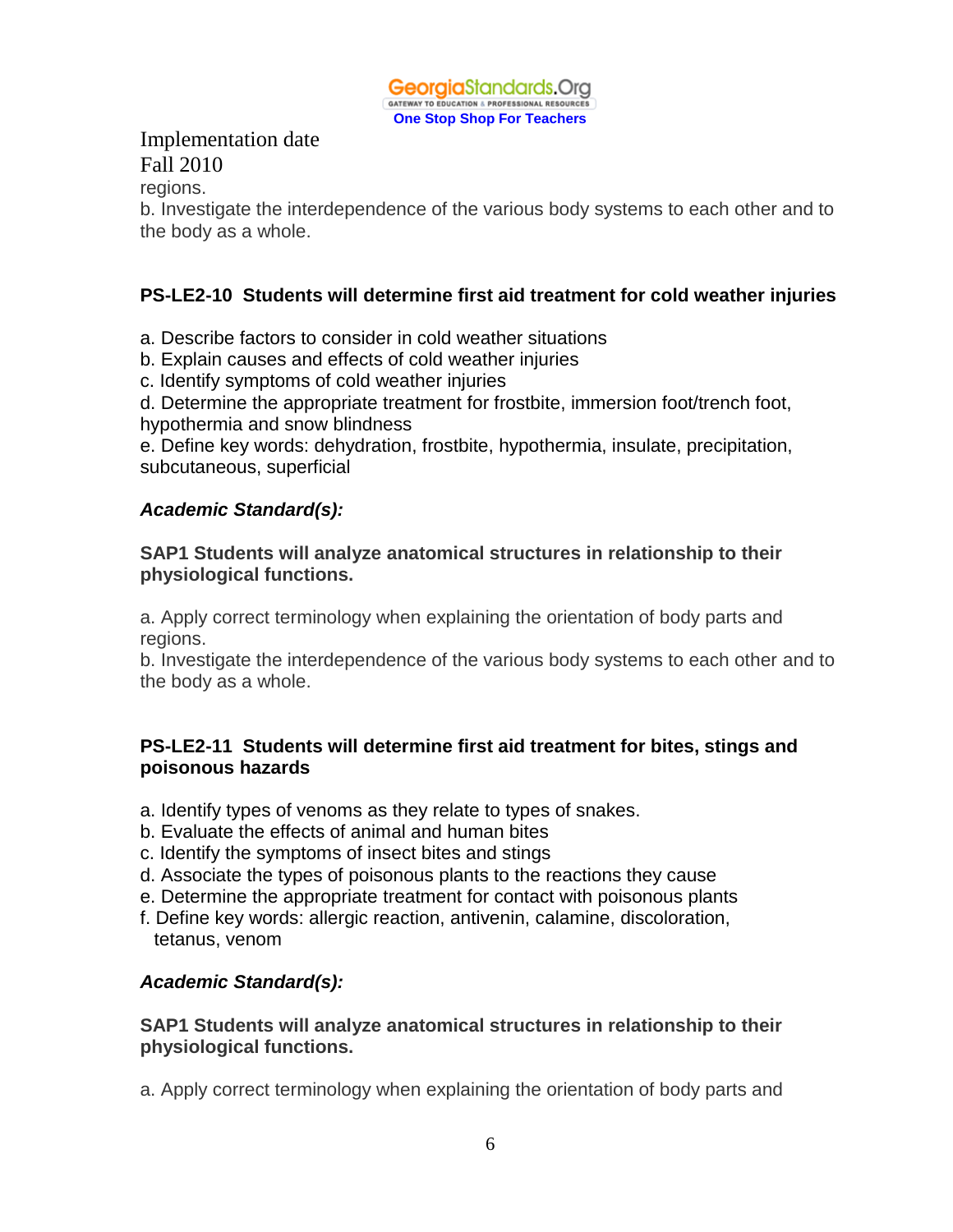

regions.

b. Investigate the interdependence of the various body systems to each other and to the body as a whole.

#### **PS-LE2-12 Students will assess the impact of drug and substance abuse on life today**

- a. Identify commonly abused substances
- b. Recognize the difference between drug use, misuse and abuse
- c. Evaluate reasons why people might use, misuse or abuse alcohol or drugs
- d. Identify the risks associated with alcohol and various drugs
- e. Predict the consequences of alcohol and drug use, misuse and abuse to life

## *Academic Standard(s):*

## **PS-LE2-13 Students will respond to substance use and abuse situations**

- a. Compare and contrast the external and internal factors that influence decisions about substance abuse
- b. Apply the F-I-N-D-S Decision Process
- c. Formulate substance abuse prevention strategies
- d. Evaluate Interpersonal and Enforcement interventions
- e. Recognize signs of substance abuse
- f. Summarize reasons for substance abuse and strategies to remain drug, alcohol, and tobacco-free
- g. Identify ways to approach/help someone you suspect has a drug problem

#### *Academic Standard(s):*

#### **SAP3 Students will assess the integration and coordination of body functions and their dependence on the endocrine and nervous systems to regulate physiological activities.**

a. Interpret interactions among hormones, senses, and nerves which make possible the coordination of functions of the body.

b. Investigate the physiology of electrochemical impulses and neural integration and trace the pathway of an impulse, relating biochemical changes involved in the conduction of the impulse.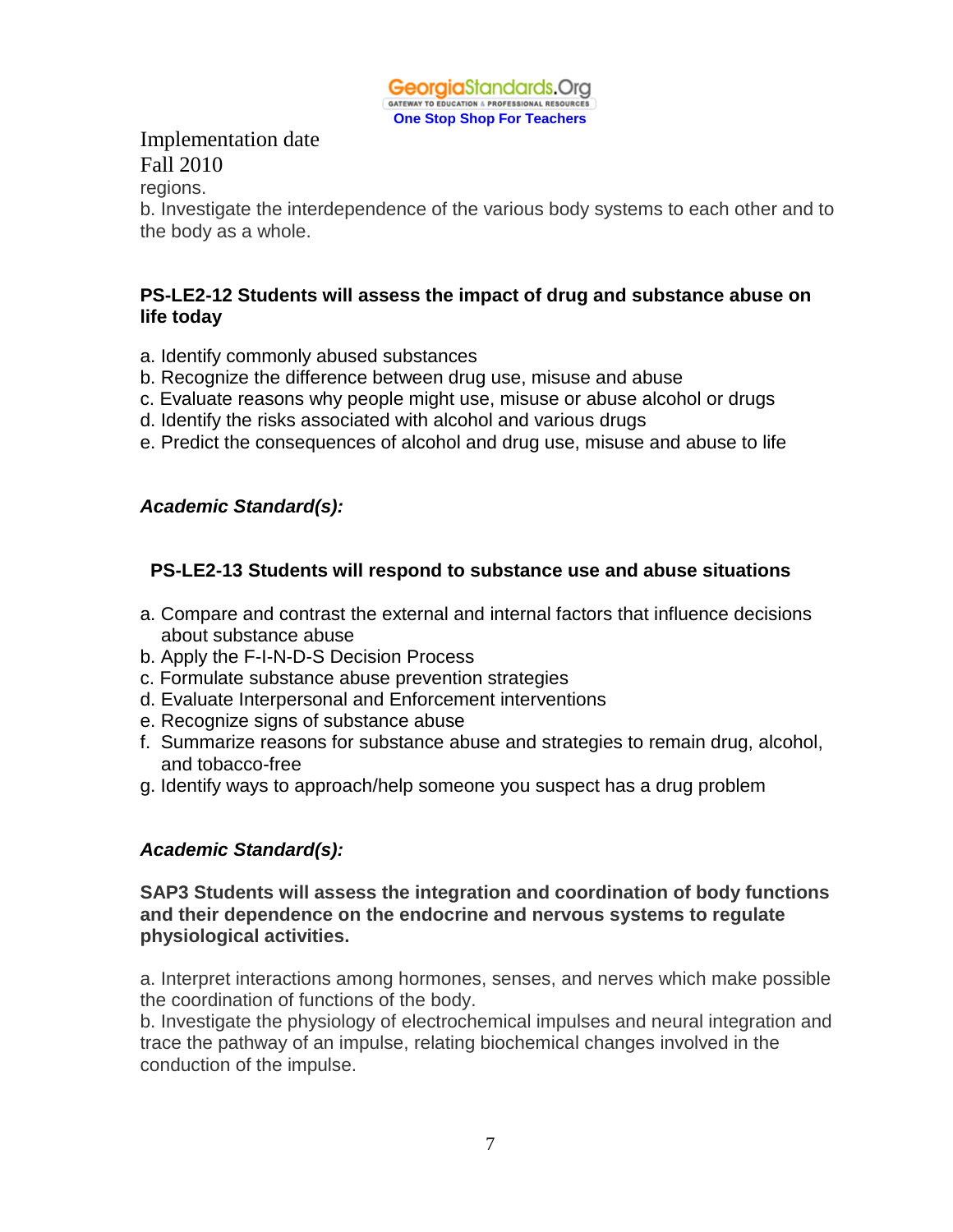

## Implementation date Fall 2010 **GEOGRAPHY, MAP SKILL AND ENVIRONMENTAL AWARENESS - MAP SKILLS**

#### **PS-LE2-14 Students will use map reading skills**

a. Identify symbols, colors, and features on standard road maps and locations on a city and state map

b. Determine directions to specified sites using a city and state map

d. Define key words: bar scale, contrast, elevation, intermittent, landforms, legend, man-made, marginal information, orient, prominent, relief, terrain, and topographic maps

#### *Academic Standard(s):*

#### **SSWG1 The student will explain the physical aspects of geography.**

a Describe the concept of place by explaining how physical characteristics such as landforms, bodies of water, climate, soils, natural vegetation, and animal life are used to describe a place.

# **CITIZENSHIP IN AMERICAN HISTORY AND GOVERNMENT**

#### **PS-LE2-15 Students will examine the Preamble to the American Constitution**

- a. Classify the components of the Preamble to the United States Constitution
- b. Explain the goals of the Preamble

c. Connect the principles of the Preamble to the United States Constitution to personal values

d. Define key words: preamble, beneficiaries, goals, responsible parties

#### *Academic Standard(s):*

**SSCG3 The student will demonstrate knowledge of the United States Constitution.**

b. Analyze the purpose of government stated in the Preamble of the United States Constitution.

**PS-LE2-16 Students** will hypothesize what our country would be like without the seven citizenship skills

a. Define the seven "You the People" citizenship skills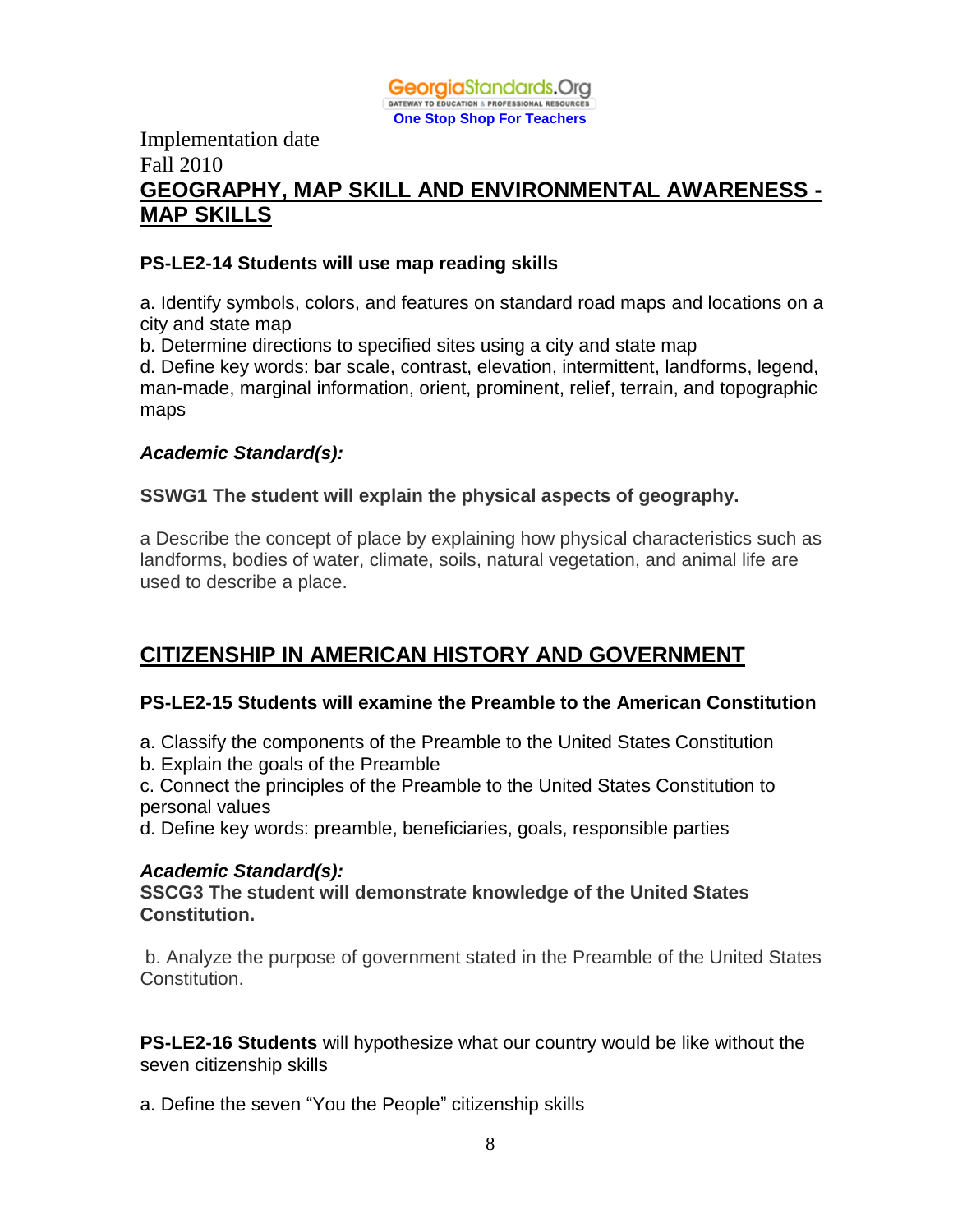

# Implementation date

Fall 2010

- b. Correlate the seven "You the People" citizenship skills to the Preamble of the Constitution
- c. Analyze the relationship between the citizenship skills and effective teamwork
- d. Define key words: balance, cooperation, fairness, patience, respect, selfimprovement, strength

## *Academic Standard(s):*

#### I

#### **SSCG3 The student will demonstrate knowledge of the United States Constitution.**

b. Analyze the purpose of government stated in the Preamble of the United States Constitution.

c. Explain the fundamental principles upon which the United States Constitution is based including the rule of law, popular sovereignty, separation of powers, checks and balances, and federalism.

#### **PS-LE2-17 Students will use the small group meeting process in decisionmaking situations**

- a. Compare and contrast simple majority and consensus decision-making processes
- b. Explain the impact of the small group meeting agenda
- c. Summarize "You the People" ground rules
- d. Identify and explain the small group meeting roles and processes
- e. Formulate a process for role rotations

#### *Academic Standard(s):*

#### **SSCG3 The student will demonstrate knowledge of the United States Constitution.**

c. Explain the fundamental principles upon which the United States Constitution is based including the rule of law, popular sovereignty, separation of powers, checks and balances, and federalism.

#### **PS-LE2-18 Students will participate in a Representative Group Session**

- a. Identify the responsibilities of a small group representative
- b. Analyze the impact of the representative group session agenda
- c. Sequence the representative group session process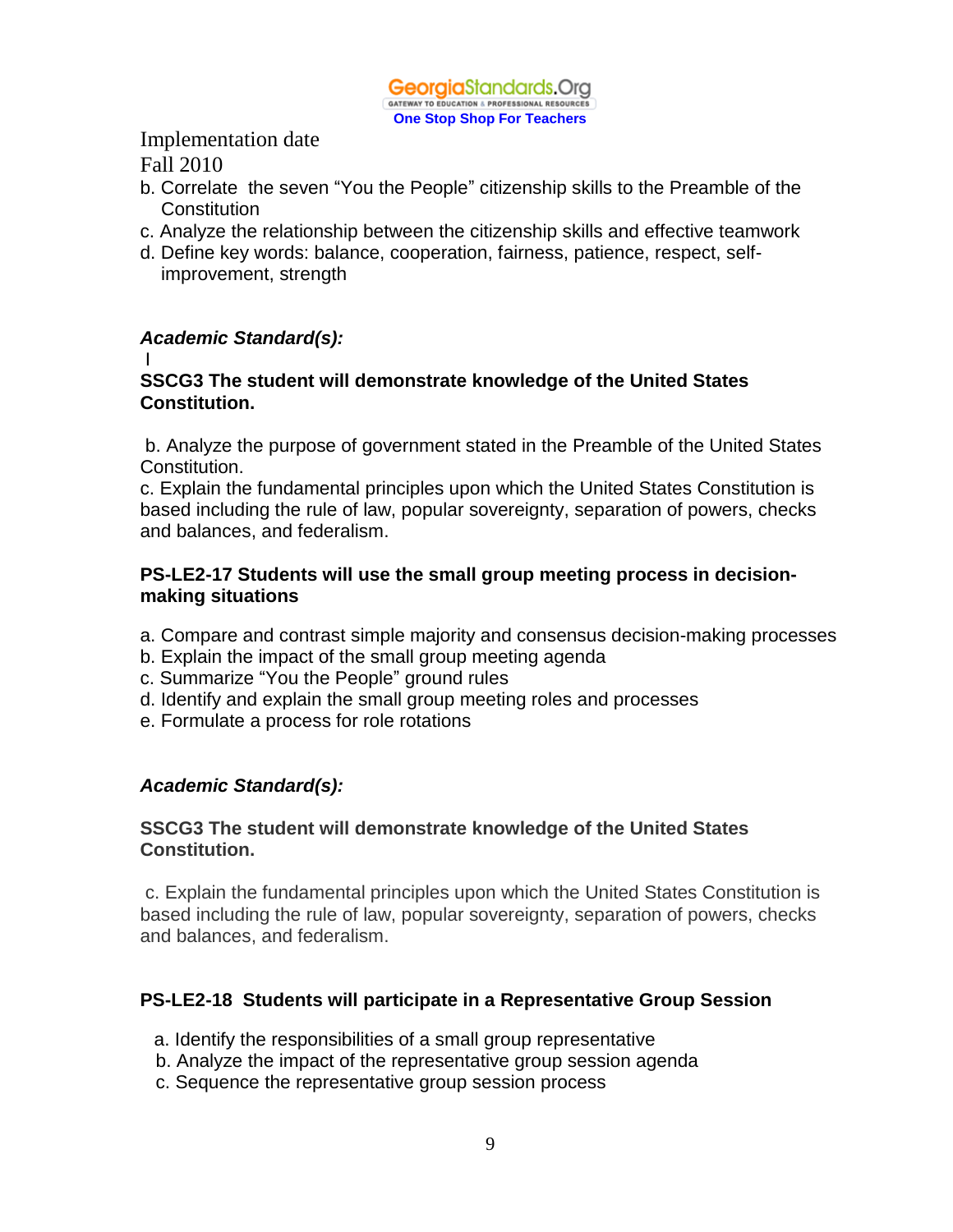

#### *Academic Standard(s):*

#### **SSCG3 The student will demonstrate knowledge of the United States Constitution.**

c. Explain the fundamental principles upon which the United States Constitution is based including the rule of law, popular sovereignty, separation of powers, checks and balances, and federalism.

#### **SSCG5 The student will demonstrate knowledge of the federal system of government described in the United States Constitution.**

- b. Define the difference between enumerated and implied powers.
- c. Describe the extent to which power is shared.

#### **PS-LE2-19 Students will explore the Chief Justice process for debating constitutional and contemporary issue**

- a. Examine the purpose of the Chief Justice game
- b. Explore the rules of the Chief Justice game
- c. Determine the process required to render a verdict in a case

#### *Academic Standard(s):*

#### **SSCG22 The student will demonstrate knowledge of the criminal justice process.**

- a. Analyze the steps in the criminal justice process.
- b. Explain an individual's due process rights.
- c. Describe the steps in a criminal trial or civil suit.
- d. Examine the different types of sentences a convicted person can receive.

#### **PS-LE2-20 Students will examine how the Founders' ideas of government were designed to protect the natural rights of citizens**

a. Identify how and why the natural rights philosophers used an imaginary state of nature to think about the basic problems of governments

b. Analyze the basic ideas of the natural rights philosophy, including state

- of nature, law of nature, natural rights, social contract and consent
- c. Determine the purpose of government based on the natural rights philosophy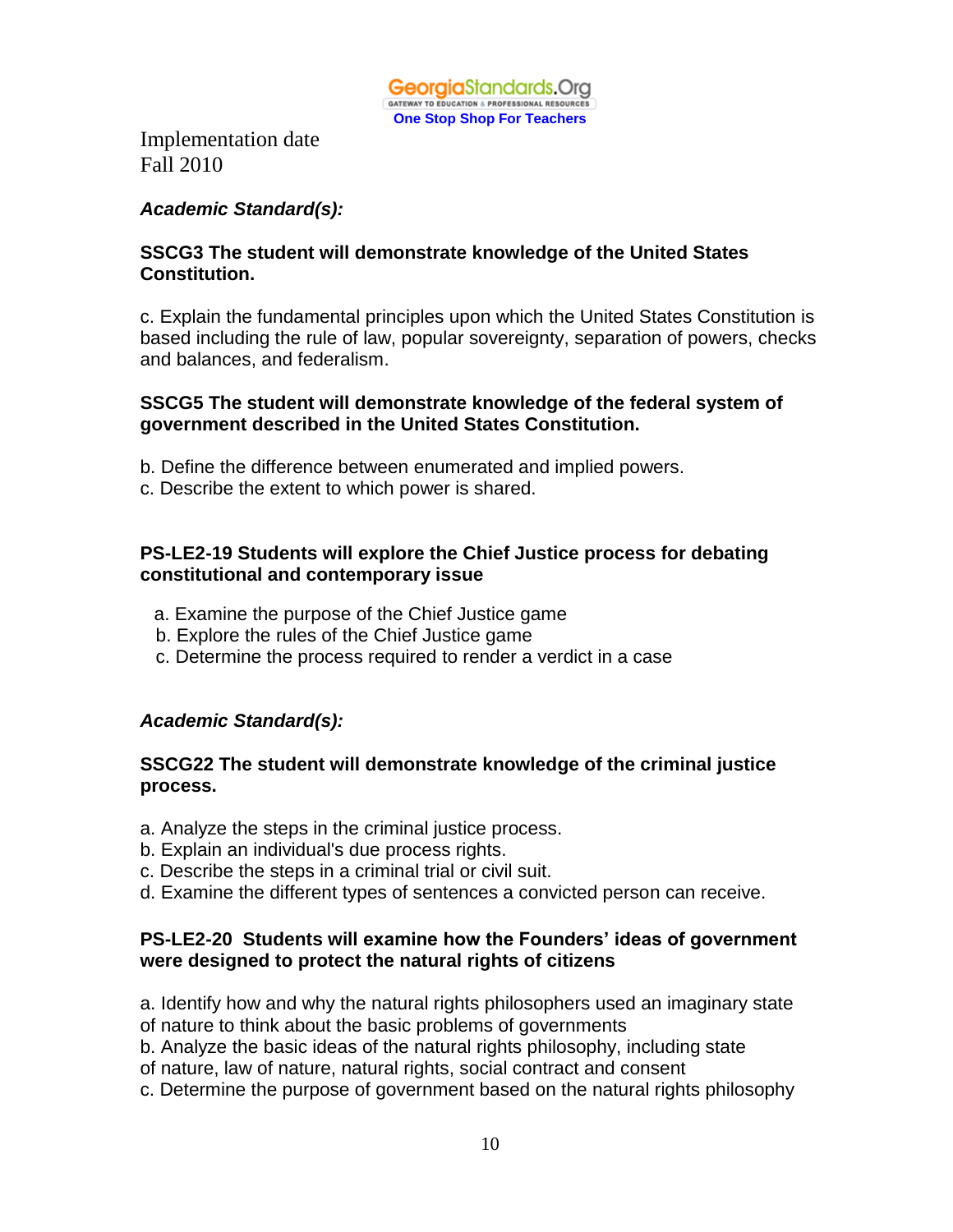

d. Describe how the natural rights philosophy uses the concepts of consent and social contract to explain the formation of government

e. Analyze the influence of the natural rights philosophy on the Founders

f. Evaluate the concepts of constitution and constitutional government

g. Determine the essential characteristics of constitutional government that

differentiate them from autocratic or dictatorial governments

h. Explain the essential characteristics of a constitution or higher law

## *Academic Standard(s):*

**SSCG2 The student will analyze the natural rights philosophy and the nature of government expressed in the Declaration of Independence.**

a. Compare and contrast the Declaration of Independence to the Social Contract Theory.

b. Evaluate the Declaration of Independence as a persuasive argument.

#### **PS-LE2- 21 Students will trace how the American ideas of individual rights developed**

a. Examine how classical republicanism ideas influenced the Founders' concept of government

b. Distinguish between classical republicanism and the natural rights philosophy

c. Evaluate how the ideas and traditions of historical eras supported the

Founders' thinking about natural rights and classical republicanism

d. Explore how James Madison refined the ideas of classical republicanism to meet the needs of the new Americans

## *Academic Standard(s):*

#### **SSUSH5 The student will explain specific events and key ideas that brought about the adoption and implementation of the United States Constitution.**

b. Evaluate the major arguments of the anti-Federalists and Federalists during the debate on ratification of the Constitution put forth in the Federalists Papers concerning form of government, factions, checks and balances and the power of the executive including the roles of Alexander Hamilton and James Madison. d. Analyze how the Bill of Rights serves as a protector of individual and states rights.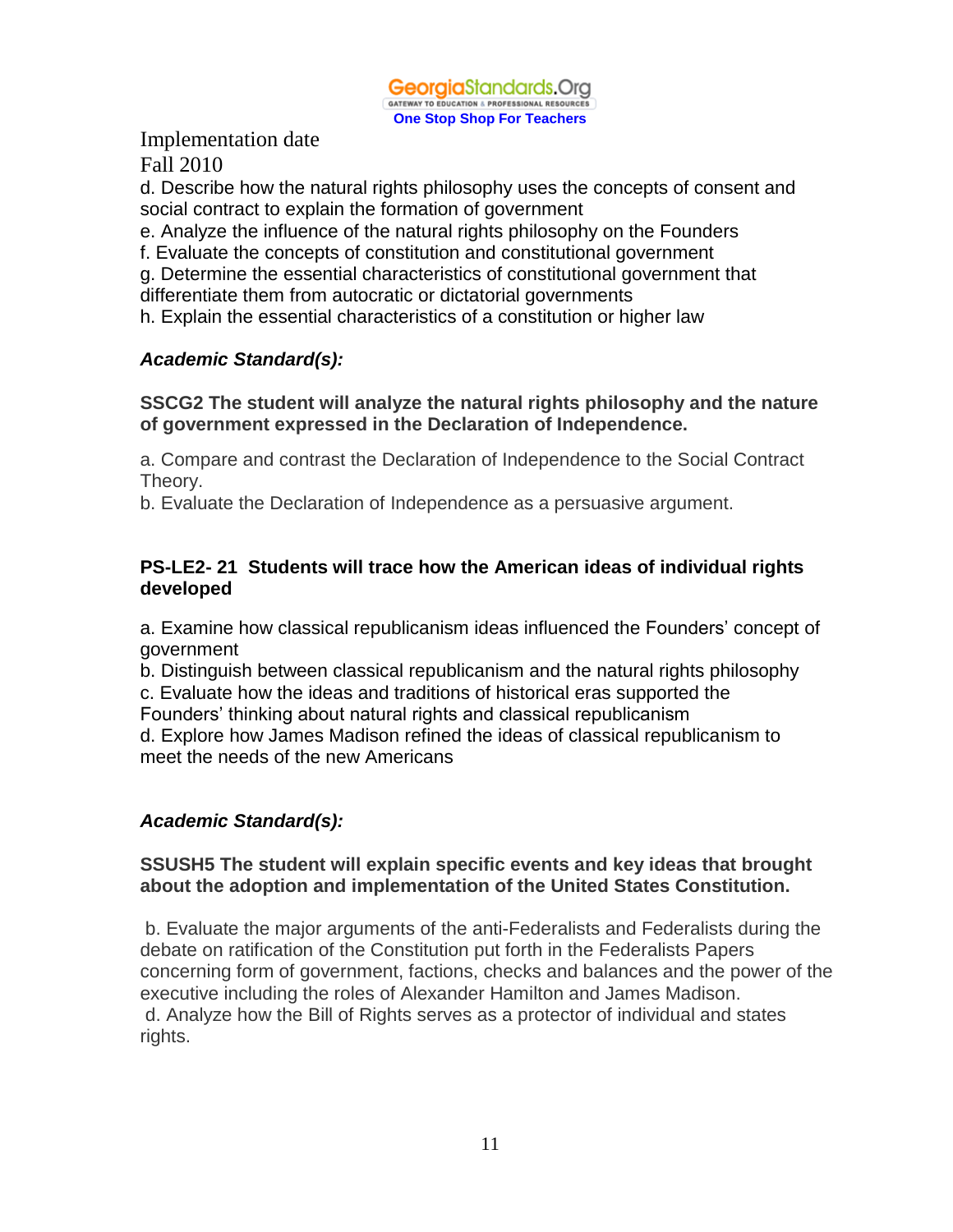

# Implementation date

# Fall 2010

#### **PS-LE2- 22 Students will show how the Founders built on the principles of British representative government**

a. Examine how the nature of the British constitution emerged from struggles between royalty, nobility and the church

b. Identify how parliamentary government changed and began to represent the interests of all people

c. Assess how the constitutional principles in the English Bill of Rights impacted the U.S. Bill of Rights

d. Defend a position on the importance of specific rights such as habeas corpus and trial by jury and on what limitations, if any, should be placed on them

#### *Academic Standard(s):*

**SSUSH5 The student will explain specific events and key ideas that brought about the adoption and implementation of the United States Constitution.**

d. Analyze how the Bill of Rights serves as a protector of individual and states rights.

#### **SSCG6 The student will demonstrate knowledge of civil liberties and civil rights.**

a. Examine the Bill of Rights with emphasis on First Amendment freedoms. d. Explain how government seeks to maintain the balance between individual liberties and the public interest.

e. Explain every citizen's right to be treated equally under the law.

#### **SSCG1 The student will demonstrate knowledge of the political philosophies that shaped the development of United States constitutional government.**

a. Analyze key ideas of limited government and the rule of law as seen in the Magna Carta, the Petition of Rights, and the English Bill of Rights.

#### **PS-LE2- 23 Students will form an opinion about how the Declaration of Independence reflects your ideas about the purpose of government and protection of individual rights**

a. Explain how differences between colonial America and Europe affected the Founders' beliefs about government and individual rights b. Evaluate how you, as a citizen today, would view the limitation of many rights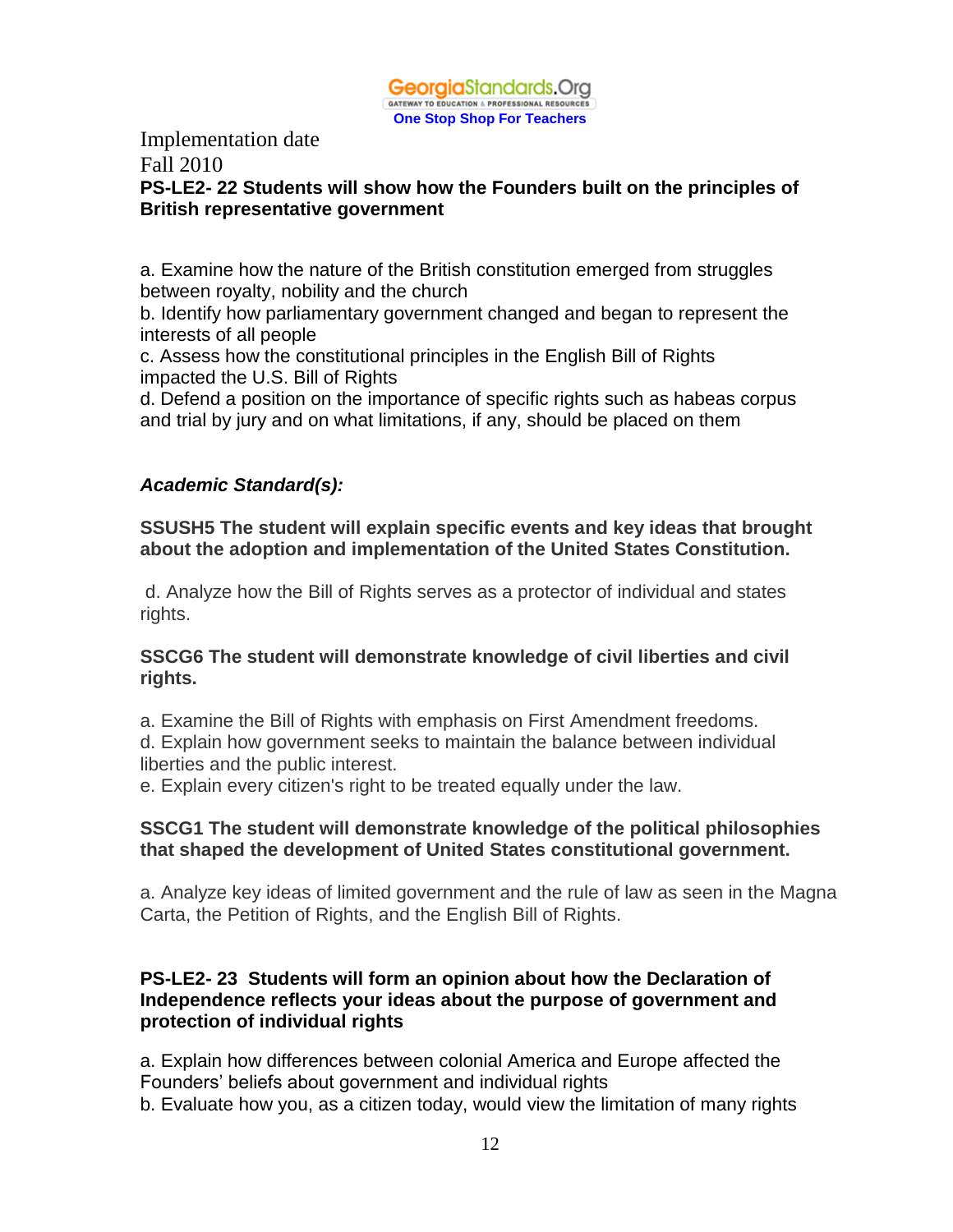

to white, male, property owners

c. Determine how the Declaration of Independence justified the arguments for separation of the colonies from Great Britain

d. Examine what the Declaration of Independence says about the purpose of government and protection of individual rights

## *Academic Standard(s):*

**SSCG6 The student will demonstrate knowledge of civil liberties and civil rights.**

a. Examine the Bill of Rights with emphasis on First Amendment freedoms.

d. Explain how government seeks to maintain the balance between individual liberties and the public interest.

e. Explain every citizen's right to be treated equally under the law.

#### **PS-LE2- 24 Students will examine the first states' constitutional ideals for protecting their rights**

a. Explain the basic ideas of natural rights, republicanism, and constitutional government contained in the early state constitutions

b. Compare and contrast the differences between the Massachusetts constitution and other state constitutions

c. Explain the purpose of the state declarations of rights

d. Describe the main components of the Virginia Declaration of Rights

e. Defend positions on legislative supremacy

#### *Academic Standard(s):*

#### **SSCG3 The student will demonstrate knowledge of the United States Constitution.**

c. Explain the fundamental principles upon which the United States Constitution is based including the rule of law, popular sovereignty, separation of powers, checks and balances, and federalism.

**SSCG4** The student will demonstrate knowledge of the organization and powers of the national government.

a. Describe the structure and powers of the legislative, executive, and judicial branches.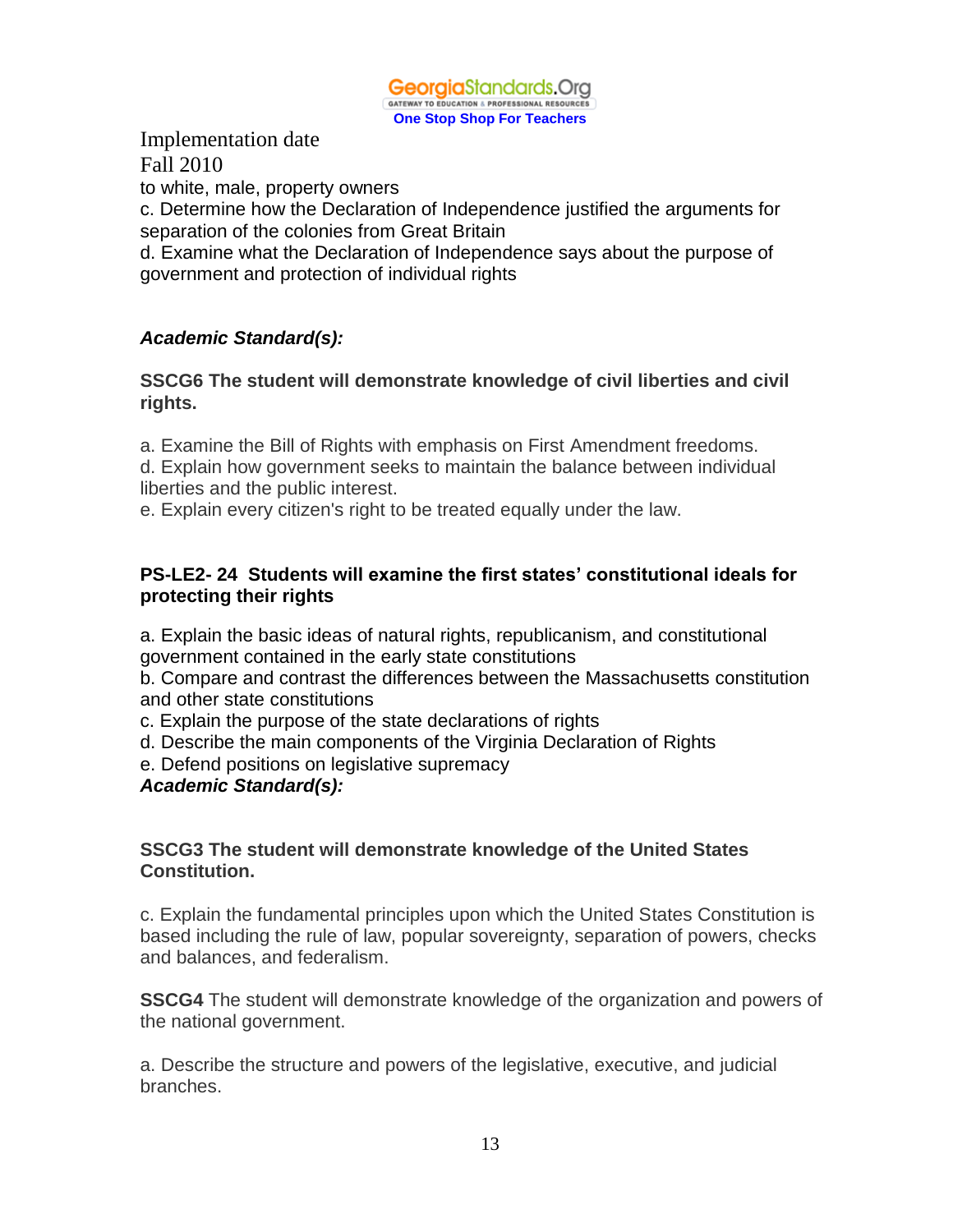

b. Analyze the relationship between the three branches in a system of checks and balances and separation of powers

#### **PS-LE2- 25 Students will determine why the Founders created a weak national government under the Articles of Confederation and the problems that resulted**

a. Determine why Americans needed a national government after the colonies declared independence from Great Britain

b. Explain why the Founders created their first constitution and the Articles of Confederation

c. Describe the problems of the United States under the Articles of Confederation and how the Founders' concerns led to a proposal to revise the Articles

d. Compare and contrast the advantages and disadvantages of the Articles of Confederation

e. Define key word: factions, loyalists, majority rule, and national government

## *Academic Standard(s):*

#### **SSUSH5 The student will explain specific events and key ideas that brought about the adoption and implementation of the United States Constitution.**

a. Explain how weaknesses in the Articles of Confederation and Daniel Shays' Rebellion led to a call for a stronger central government.

b. Evaluate the major arguments of the anti-Federalists and Federalists during the debate on ratification of the Constitution put forth in the Federalists Papers concerning form of government, factions, checks and balances and the power of the executive including the roles of Alexander Hamilton and James Madison.

#### **PS-LE2- 26 Students will explain how the Philadelphia Convention and the Virginia Plan helped create the Constitution**

a. Sequence the steps leading to the calling of the Philadelphia Convention and the initial purpose of the Convention

b. Identify the characteristics of the Framers who attended the Convention c. Describe the Framers' agreement on how to conduct the business of the **Convention** 

d. Defend positions on how the constitution should be developed - by Congress or by a special national convention

e. Compare and contrast the basic elements of the Virginia Plan and the New Jersey Plan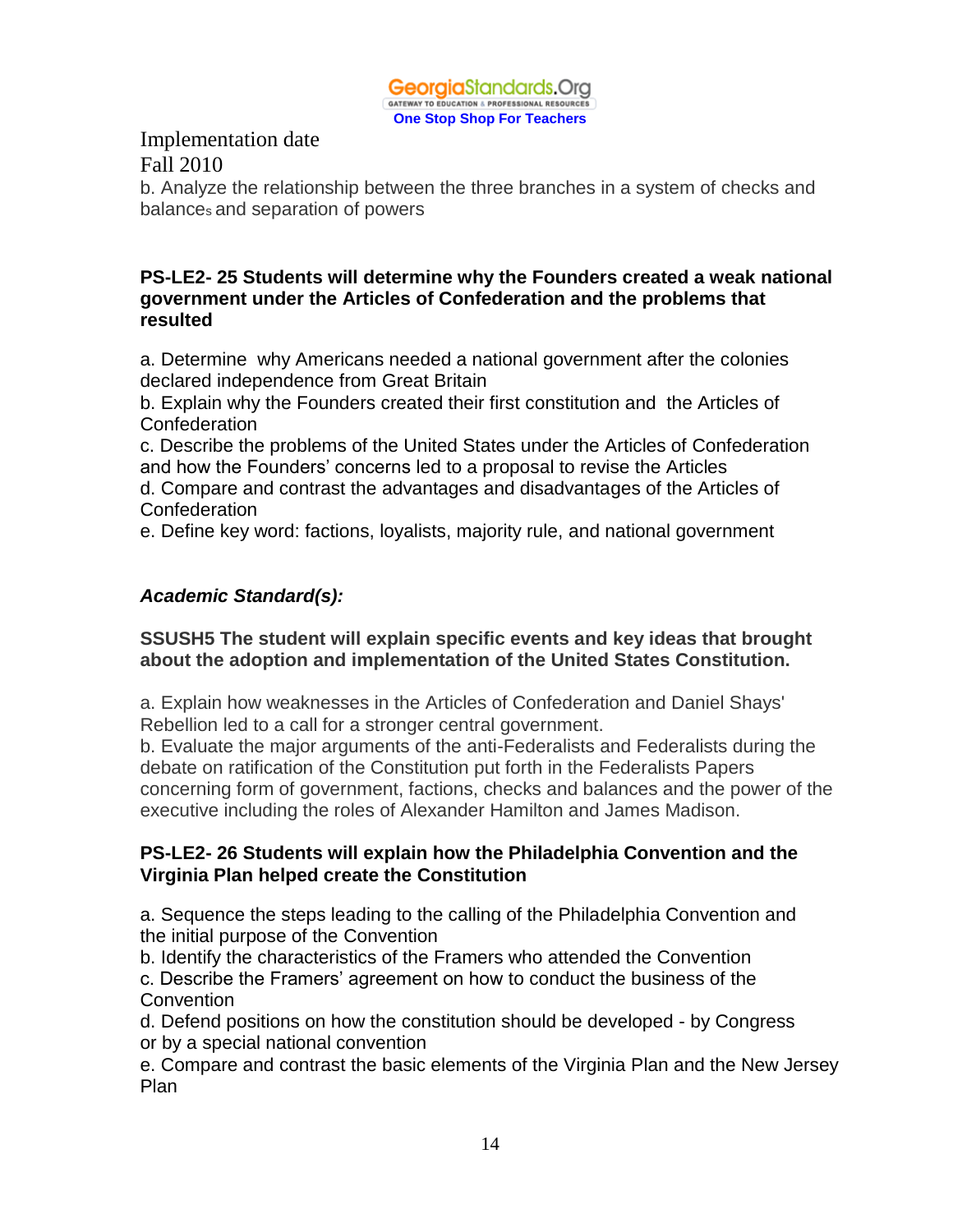

Implementation date Fall 2010 *Academic Standard(s):*

#### **SSCG5 The student will demonstrate knowledge of the federal system of government described in the United States Constitution.**

- a. Explain the relationship of the state governments to the national government.
- b. Define the difference between enumerated and implied powers.
- c. Describe the extent to which power is shared.

#### **PS-LE2- 27 Students will categorize the powers granted to the legislative, judicial and executive branches of government**

a. Explain how and why the Framers developed the present system of representation in Congress and the advantages and disadvantages of this system

b. Describe how Article 1 of the Constitution delegates explicit powers to the Congress and limits the powers of both the national and state governments c. Explain the "three-fifths clause" and the "fugitive slave clause" and the issues they were intended to resolve

d. Defend positions on disagreements at the Philadelphia Convention over representation and slavery

e. Describe the basic organization of the executive and judicial branches set forth in Articles II and III of the Constitution

f. Explain the limitations on the powers of the executive and judicial branches g. Determine why the Framers developed the electoral college as the method for selecting the president

h. Defend positions on the influence of the presidency over legislation

#### *Academic Standard(s):*

#### **SSCG3 The student will demonstrate knowledge of the United States Constitution.**

c. Explain the fundamental principles upon which the United States Constitution is based including the rule of law, popular sovereignty, separation of powers, checks and balances, and federalism.

**SSCG4** The student will demonstrate knowledge of the organization and powers of the national government.

a. Describe the structure and powers of the legislative, executive, and judicial branches.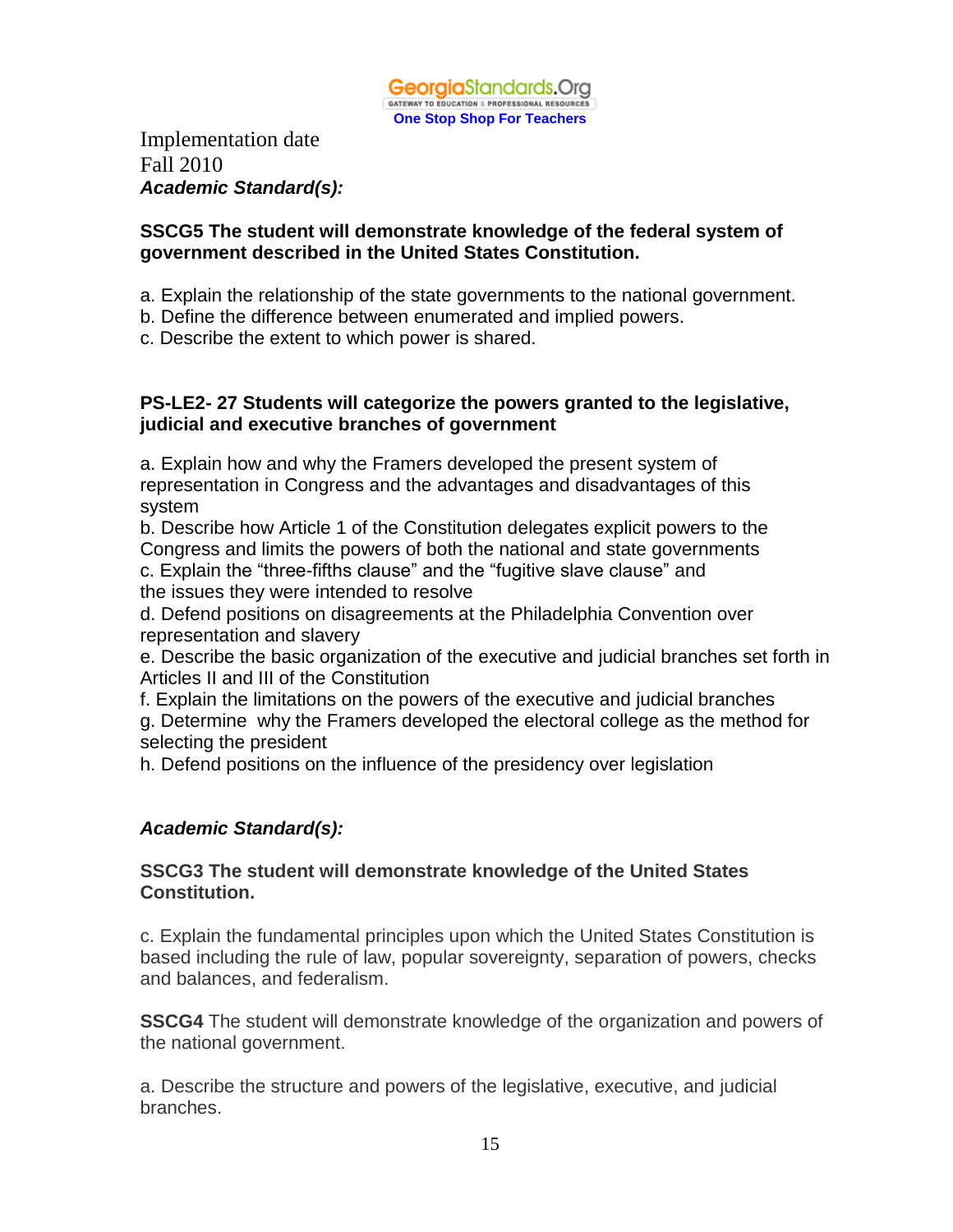

b. Analyze the relationship between the three branches in a system of checks and balances and separation of powers

#### **PS-LE2-28 Students will compare positions on capital punishment to rights protected in the Fifth through Eighth Amendments**

a. Identify how provisions in the Fifth Amendment protect your rights after arrest b. Explain how the Sixth Amendment is intended to provide fair hearing for accused criminals

c. Examine issues and controversies over the Right to Counsel

d. Compare and contrast historic and current positions pertaining to types of punishment

e. Define key words: acquitted, bail, capital punishment, cruel and unusual punishment, double jeopardy, felony, indicted, right to counsel

## *Academic Standard(s):*

#### **SSCG6 The student will demonstrate knowledge of civil liberties and civil rights.**

b. Analyze due process law expressed in the 5th and 14th Amendments.

d. Explain how government seeks to maintain the balance between individual liberties and the public interest.

e. Explain every citizen's right to be treated equally under the law.

#### **SSCG22 The student will demonstrate knowledge of the criminal justice process.**

- a. Analyze the steps in the criminal justice process.
- b. Explain an individual's due process rights.
- c. Describe the steps in a criminal trial or civil suit.
- d. Examine the different types of sentences a convicted person can receive.

#### **PS-LE2-29 Students will justify the differences between the military and civilian justice systems**

a. Identify the four factors that determine whether a crime is service-connected

b. Determine the rights of an accused person under the military justice system

c. Explain the procedures for administering and imposing non-judicial punishment under Article 15 of the Uniformed Code of Military Justice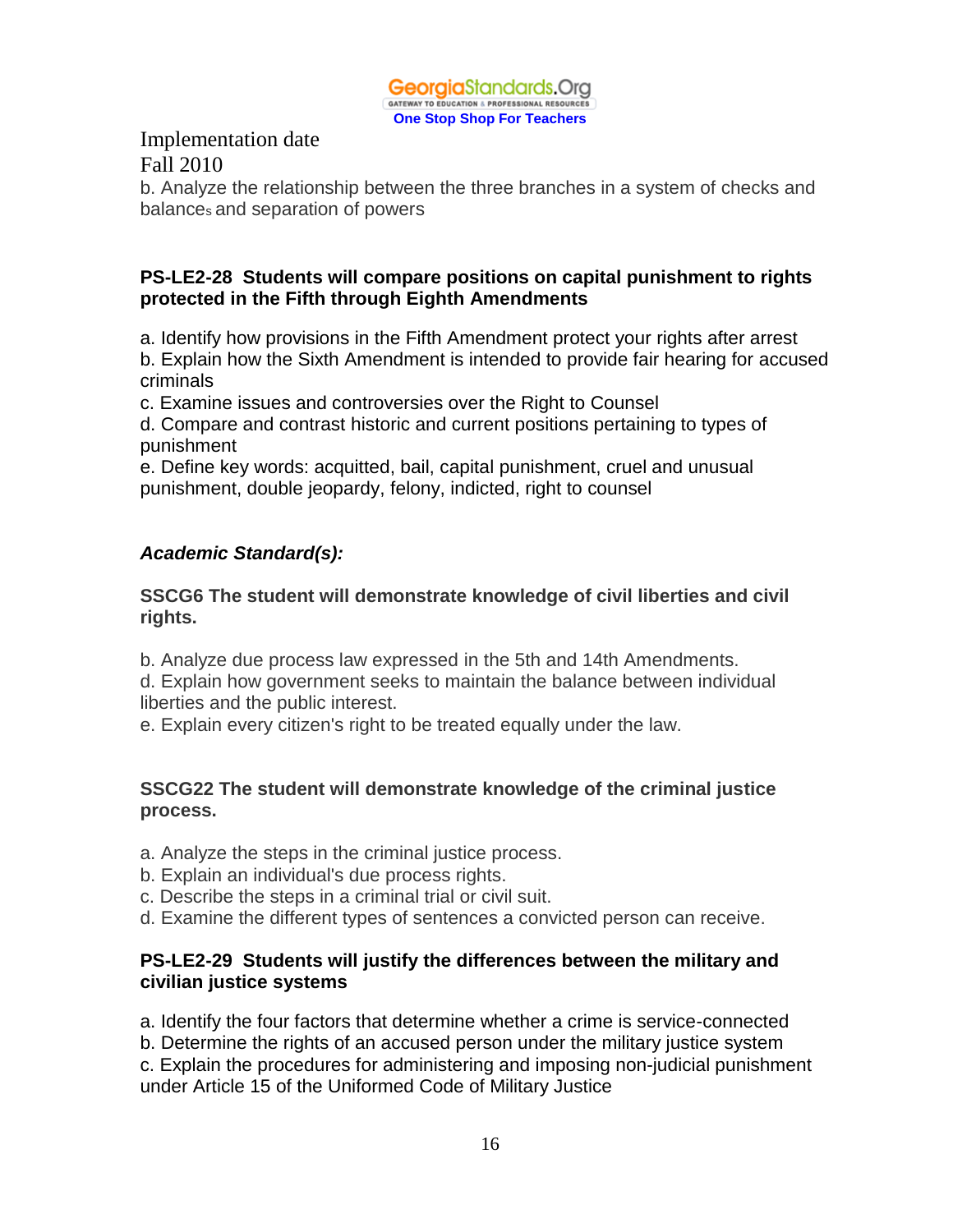

d. Differentiate between the three levels of court-martial as they pertain to court composition and the types of cases heard by each level

e. Define key words: admissible, admonition, Article 15, censure, coerced, General Court-Martial, Special Court-Martial, Summary Court-Martial, Uniformed Code of Military Justice

#### *Academic Standard(s):*

#### **SSCG22 The student will demonstrate knowledge of the criminal justice process.**

- a. Analyze the steps in the criminal justice process.
- b. Explain an individual's due process rights.
- c. Describe the steps in a criminal trial or civil suit.
- d. Examine the different types of sentences a convicted person can receive.

#### **PS-LE2- 30. Students will determine their role as a citizen of a constitutional democracy**

a. Explain the relationship between self-interest and the common good

b. Describe the differences between citizens and resident aliens

c. Compare and contrast how citizenship in a constitutional democracy differs from citizenship in a totalitarian state

d. Show how citizens can exercise their rights and responsibilities in a Constitutional democracy

#### *Academic Standard(s):*

#### **SSCG17 The student will demonstrate knowledge of the organization and powers of state and local government described in the Georgia Constitution**.

- d. Analyze the relationship among state and local governments.
- e. Evaluate direct democracy by the initiative, referendum, and processes.

#### **PS-LE2- 31 Students will predict how increased diversity, technological changes, closer international relationships, and current constitutional issues are likely to affect life as an American citizen over the next 10 years**

a. Analyze developments taking place in the world that may impact the future of American citizenship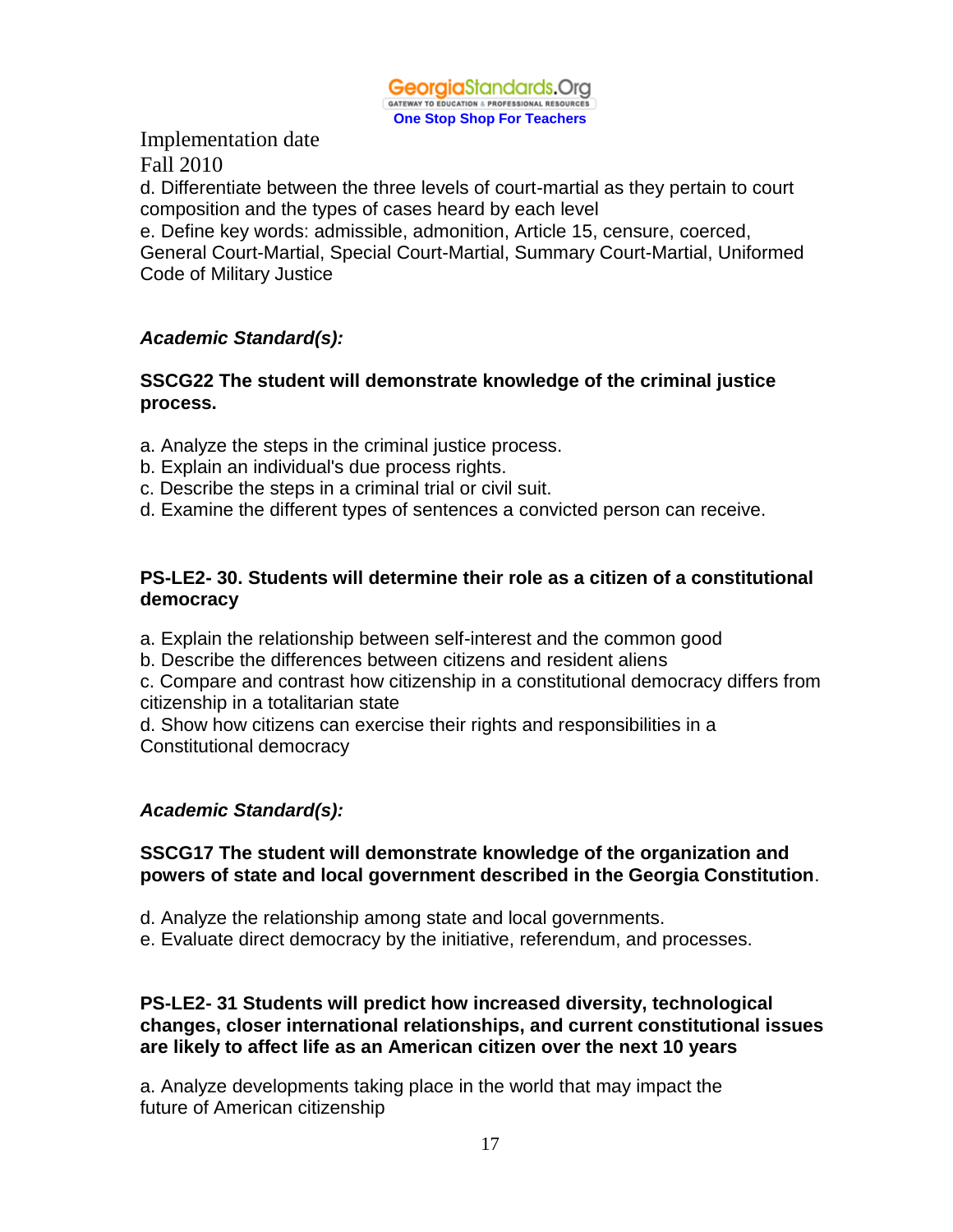**Georgia**Standards.Org GATEWAY TO EDUCATION & PROFESSIONAL RESOURCES **One Stop Shop For Teachers**

Implementation date Fall 2010

b. Evaluate the impact of increased diversity in society on the political system

c. Assess the potential impact of increasingly sophisticated technology on representative democracy

d. Determine how changes in the complexity of American society create new constitutional issues

e. Research constitutional issues currently being raised in American society f. Describe unenumerated rights and the controversies raised by the Ninth Amendment

#### *Academic Standard(s):*

**SSCG7 The student will describe how thoughtful and effective participation in civic life is characterized by obeying the law, paying taxes, serving on a jury, participating in the political process, performing public service, registering for military duty, being informed about current issues, and respecting differing opinions**

**SSCG17 The student will demonstrate knowledge of the organization and powers of state and local government described in the Georgia Constitution.**

e. Evaluate direct democracy by the initiative, referendum, and processes.

#### **PS-LE2- 32 Students will illustrate similarities and differences between the American view of human rights and the views held by other constitutional governments**

a. Describe the influence of American ideas about government and individual rights have had on other nations of the world

b. Compare and contrast how constitutional democracy in other nations differs from constitutional democracy in the United States

c. Compare and contrast the differences between the Bill of Rights and the Universal Declaration of Human Rights and between negative and positive rights

d. Defend positions on what rights, if any, in the Universal Declaration of Human Rights should be established in the United States

## *Academic Standard(s):*

**SSCG1** The student will demonstrate knowledge of the political philosophies that shaped the development of United States constitutional government.

a. Analyze key ideas of limited government and the rule of law as seen in the Magna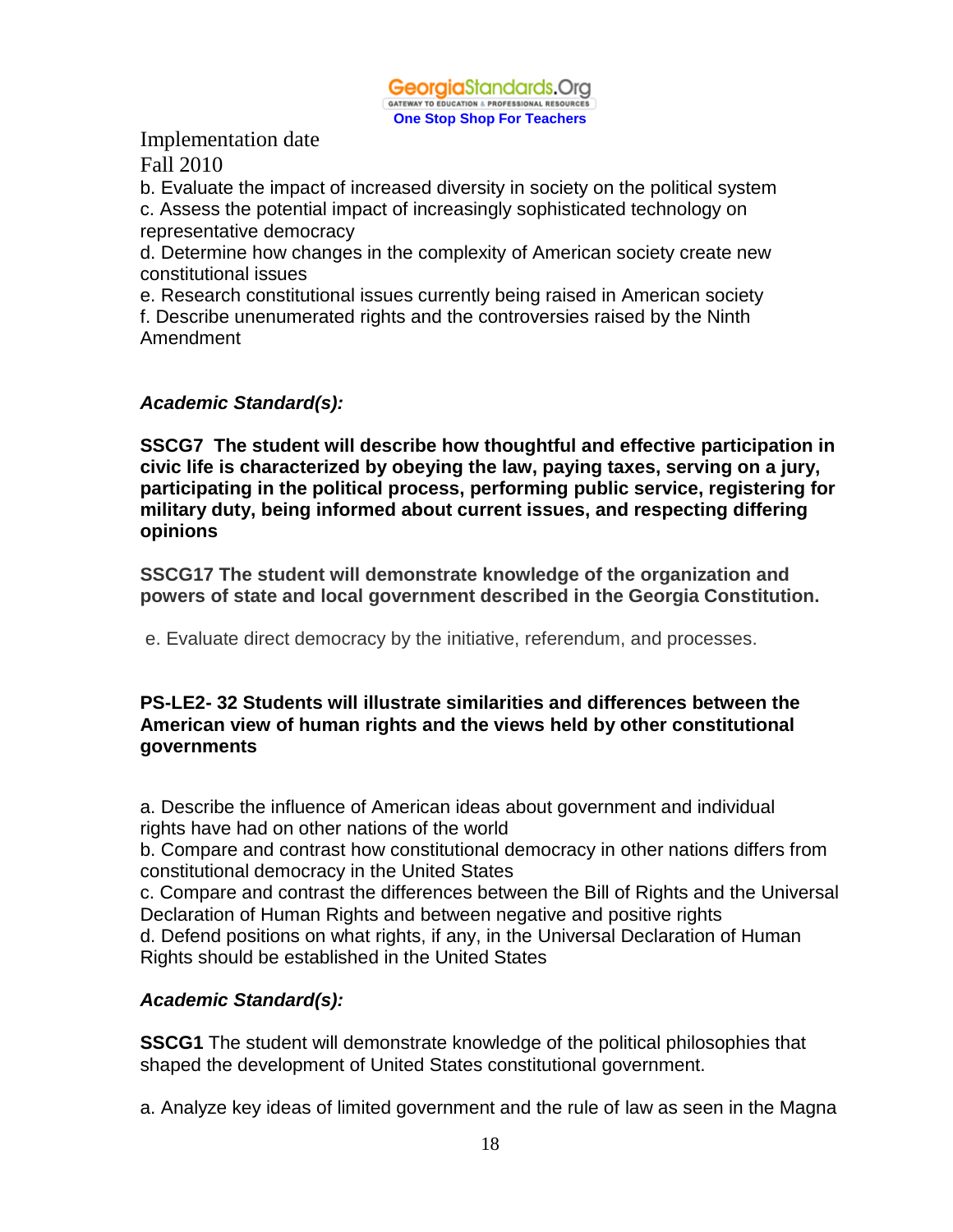

Implementation date Fall 2010 Carta, the Petition of Rights, and the English Bill of Rights.

## **FOUNDATIONS for SUCCESS- MAKING A DIFFERENCE WITH SERVICE LEARNING**

#### **PS-LE2- 33.Students will prepare for a service learning project**

- a. Identify the steps needed in conduct a service learning experience
- b. Identify the essential components of a service learning project
- c. Assess the role of teamwork in completing a service learning project
- d. Develop a service learning project plan
- e. Define key words: experiential learning, exploratory project, field education, problem-based learning, training

#### **Academic Standard(s):**

**SSCG7 The student will describe how thoughtful and effective participation in civic life is characterized by obeying the law, paying taxes, serving on a jury, participating in the political process, performing public service, registering for military duty, being informed about current issues, and respecting differing opinions**

#### **PS-LE2- 34. Students will evaluate the effectiveness of a service learning project**

- a. Relate the projected goals of a service learning project to the project results
- b. Assess the role of structured reflection in extending learning
- c. Evaluate a service learning experience using the four quadrant model
- d. Define key words: advocacy service, after action review, analysis, direct

service, indirect service, integration, observation, placement, project

#### *Academic Standard(s):*

#### **SCSh4 Students will use tools and instruments for observing, measuring, and manipulating scientific equipment and materials.**

a. Develop and use systematic procedures for recording and organizing information.

- b. Use technology to produce tables and graphs.
- c. Use technology to develop, test, and revise experimental or mathematical models.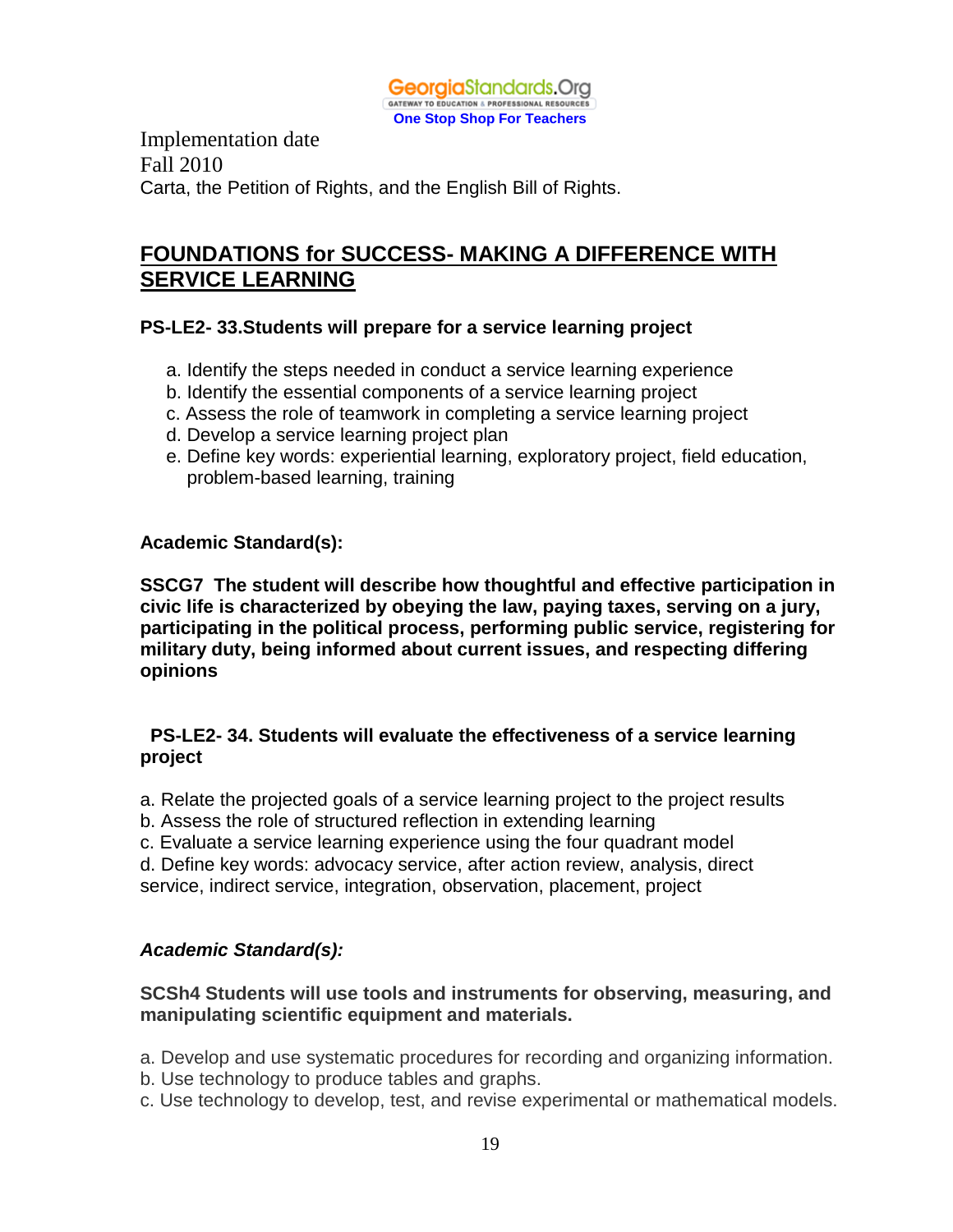

#### **MM1P5. Students will represent mathematics in multiple ways.**

c. Use representations to model and interpret physical, social, and mathematical phenomena.

# **FOUNDATIONS for SUCCESS – CADET CHALLENGE**

#### **PS-LE2- 35. Students will develop a personal exercise program and learn to take responsibility for their actions and choices.**

a. Compare the Cadet Challenge to the Presidential Physical Fitness Award

b. Participate in the Cadet Challenge fitness assessment and appropriate health related activities.

c. Use fitness assessment results to establish individual goals for all five health related fitness components.

d. Develop a personal fitness plan to attain individual goals.

e. Assess personal fitness outcomes following a period of training.

f. Create a personal fitness plan that promotes health related fitness, stress reduction and weight control in school and non school settings.

## *Academic Standard(s):*

**SAP2 Students will analyze the interdependence of the integumentary, skeletal, and muscular systems as these relate to the protection, support and movement of the human body.**

b. Explain how the skeletal structures provide support and protection for tissues, and function together with the muscular system to make movements possible.

#### **SCSh4 Students will use tools and instruments for observing, measuring, and manipulating scientific equipment and materials.**

a. Develop and use systematic procedures for recording and organizing information. b. Use technology to produce tables and graphs.

**SC6 Students will understand the effects motion of atoms and molecules in chemical and physical processes.**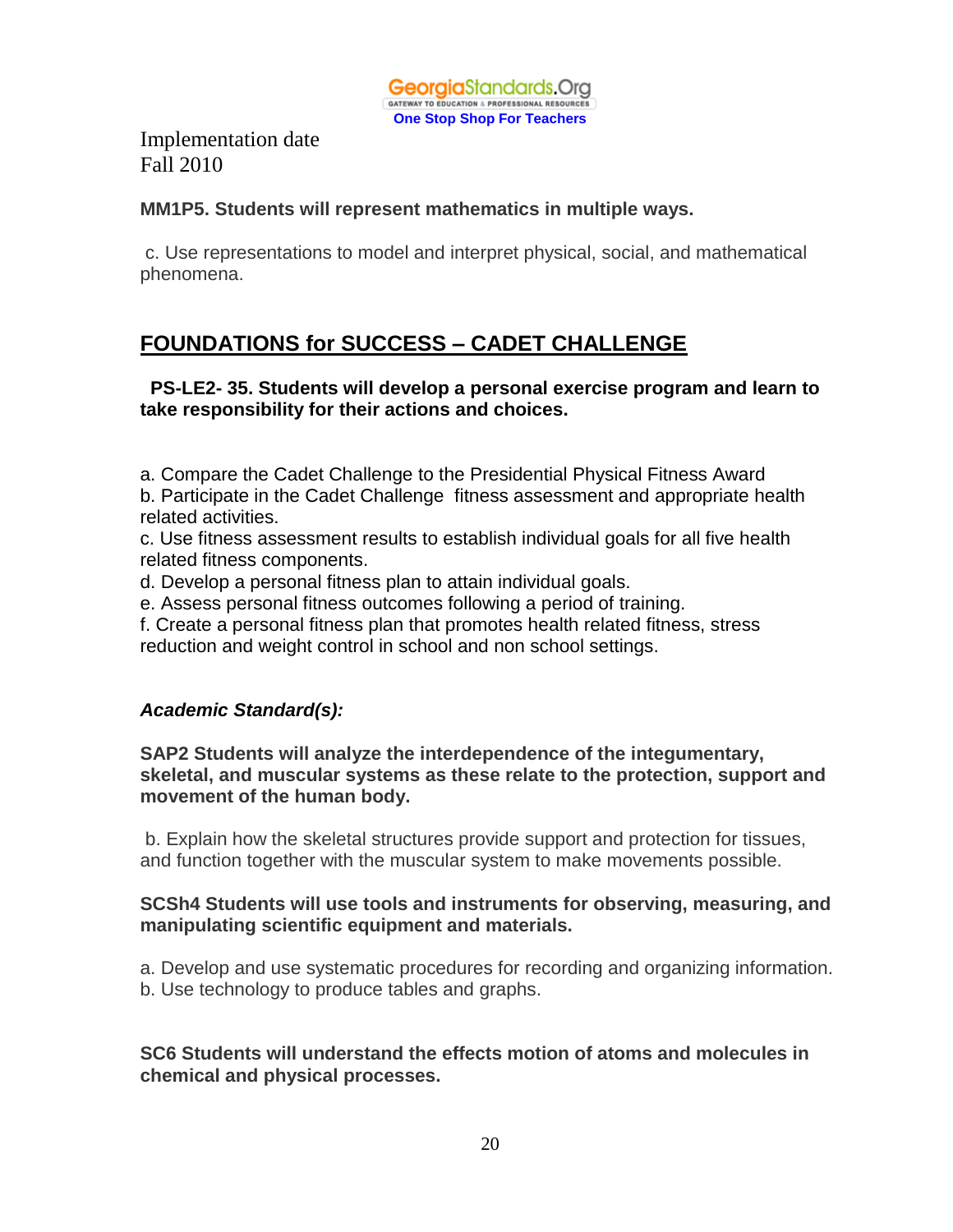

b. Collect data and calculate the amount of heat given off or taken in by chemical or physical processes.

#### **Reading Across the Curriculum**

#### **Reading Standard Comment**

After the elementary years, students engage in reading for learning. This process sweeps across all disciplinary domains, extending even to the area of personal they experience text in all genres and modes of discourse. In the study of various disciplines of learning (language arts, mathematics, science, social studies), students must learn through reading the communities of discourse of each of those disciplines. Each subject has its own specific vocabulary, and for students to excel in all subjects, they must learn the specific vocabulary of those subject areas in context.

Beginning with the middle grades years, students begin to self-select reading materials based on personal interests established through classroom learning. Students become curious about science, mathematics, history, and literature as they form contexts for those subjects related to their personal and classroom experiences. As students explore academic areas through reading, they develop favorite subjects and become confident in their verbal discourse about those subjects.

Reading across curriculum content develops both academic and personal interests in students. As students read, they develop both content and contextual vocabulary. They also build good habits for reading, researching, and learning. The Reading Across the Curriculum standard focuses on the academic and personal skills students acquire as they read in all areas of learning.

Students will enhance reading in all curriculum areas by:

- a. Reading in all curriculum areas
	- Read a minimum of 25 grade-level appropriate books per year from a variety of subject disciplines and participate in discussions related to curricular learning in all areas.
	- Read both informational and fictional texts in a variety of genres and modes of discourse.
	- Read technical texts related to various subject areas.
- b. Discussing books
	- Discuss messages and themes from books in all subject areas.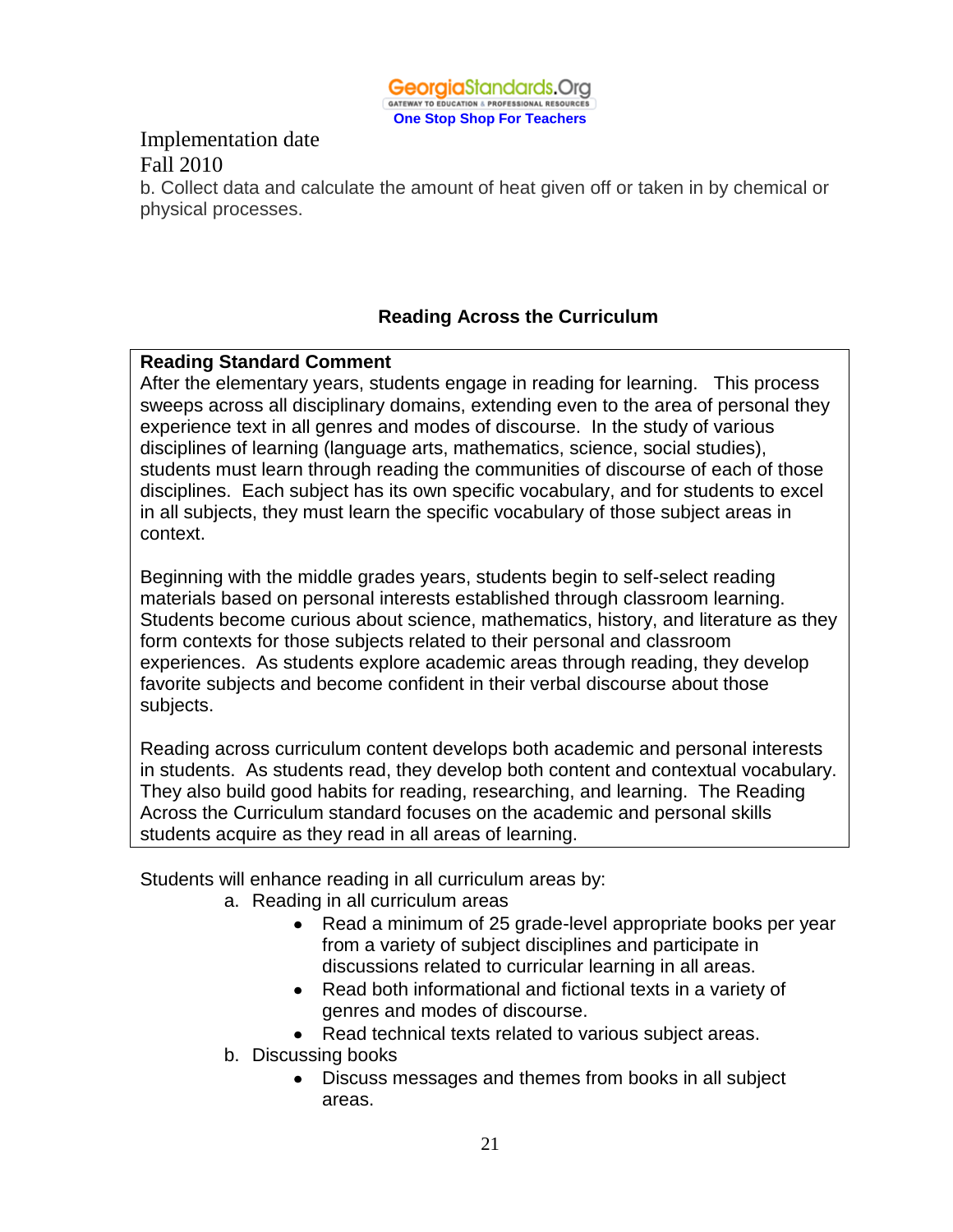**Georgia**Standards.Org GATEWAY TO EDUCATION & PROFESSIONAL RESOURCES **One Stop Shop For Teachers**

Implementation date Fall 2010

- Respond to a variety of texts in multiple modes of discourse.
- Relate messages and themes from one subject area to messages and themes in another area.
- Evaluate the merit of texts in every subject discipline.
- Examine author's purpose in writing.
- Recognize the features of disciplinary texts.
- c. Building vocabulary knowledge
	- Demonstrate an understanding of contextual vocabulary in various subjects.
	- Use content vocabulary in writing and speaking.
	- Explore understanding of new words found in subject area texts.
- d. Establishing context
	- Explore life experiences related to subject area content.
	- Discuss in both writing and speaking how certain words are subject area related.
	- Determine strategies for finding content and contextual meaning for unknown words.

#### **CTAE Foundation Skills**

The Foundation Skills for Career, Technical and Agricultural Education (CTAE) are critical competencies that students pursuing any career pathway should exhibit to be successful. As core standards for all career pathways in all program concentrations, these skills link career, technical and agricultural education to the state's academic performance standards.

The CTAE Foundation Skills are aligned to the foundation of the U. S. Department of Education's 16 Career Clusters. Endorsed by the National Career Technical Education Foundation (NCTEF) and the National Association of State Directors of Career Technical Education Consortium (NASDCTEc), the foundation skills were developed from an analysis of all pathways in the sixteen occupational areas. These standards were identified and validated by a national advisory group of employers, secondary and postsecondary educators, labor associations, and other stakeholders. The Knowledge and Skills provide learners a broad foundation for managing lifelong learning and career transitions in a rapidly changing economy.

**CTAE-FS-1 Technical Skills:** Learners achieve technical content skills necessary to pursue the full range of careers for all pathways in the program concentration.

**CTAE-FS-2 Academic Foundations:** Learners achieve state academic standards at or above grade level.